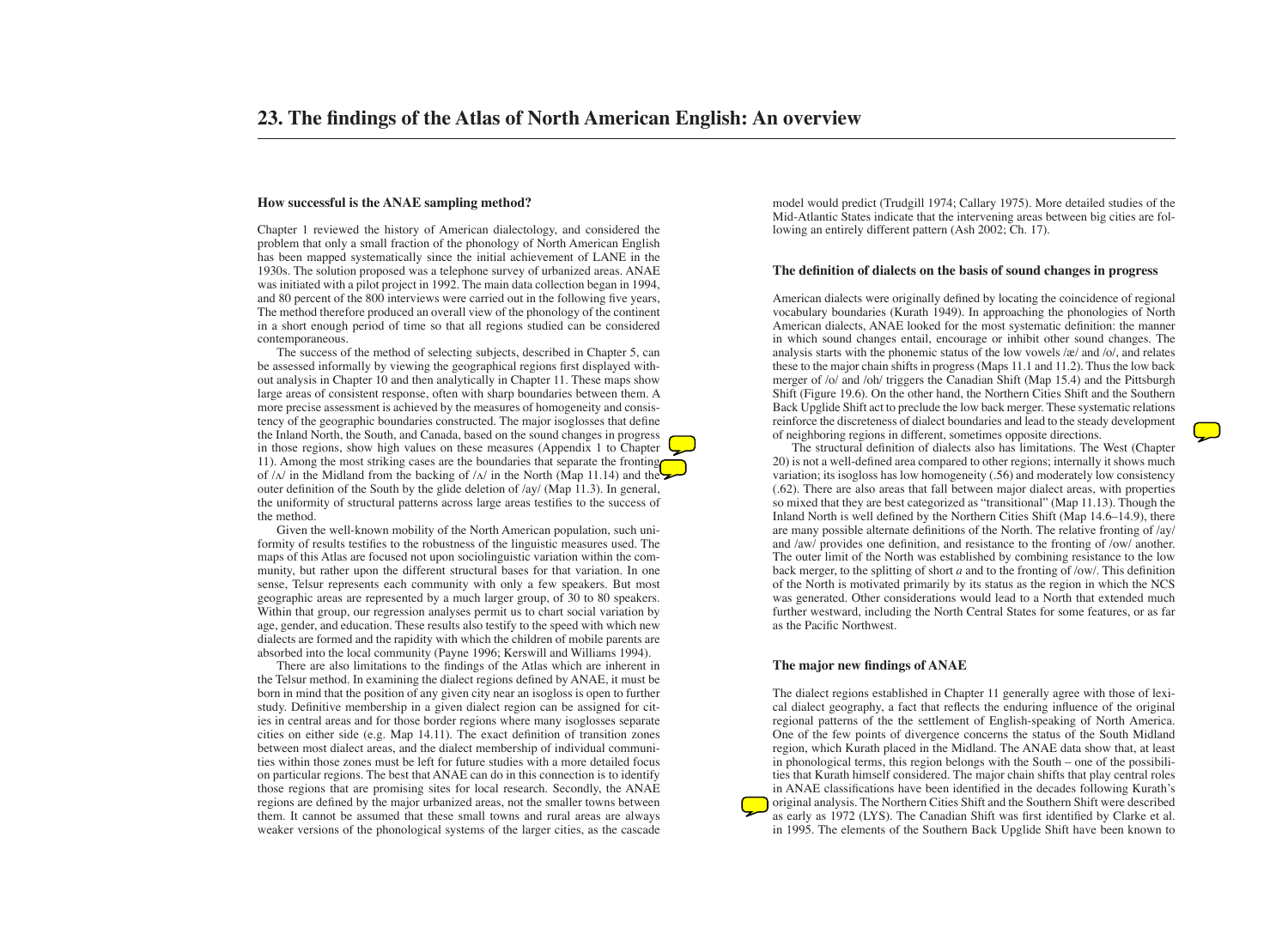$\mathcal{L}$  tents of Southern phonology for more than half a century, though their recognition as a chain shift is new to ANAE. Only the Pittsburgh Chain Shift is a new phenomenon, described in ANAE for the first time.

The first recognition of these chain shifts was the product of exploratory studies of a few cities, and there was no way to estimate how widespread and general these processes were. From a phonological point of view, North America was a generally dark landscape, relieved by a few illuminated areas. With the completion of ANAE, the number of cities that we can compare has been multiplied by a factor of a hundred. Though many areas between these cities still remain dark, the overall effect is a general illumination of North American phonology. We now know that the NCS has swept over a vast region of 88,000 square miles, inhabited by a population of 34,000,000. We know that glide deletion before voiced obstruents is dominant over the entire South, and that the second stage of the Southern Shift covers almost all of that area, but that glide deletion before voiceless obstruents and the third stage of the Shift are concentrated in narrow areas at the core of the Southern States. We know that the U.S. is sharply divided into a Northern area with relatively back nuclei of /ow/ and /aw/, a Southeastern superregion with relatively front nuclei for these vowels, and the West with a mixed situation. We know that the Mid-Atlantic cities are remarkably similar, sharply differentiated from New York City with which they share a split short-*a* system. We have discovered that the Canadian Shift distinguishes Canada along most of its border with the United States, and particularly in Southern Ontario where the populations across the border are the largest.

One important result of ANAE is the confirmation of the earlier finding of sociolinguistic studies that change in progress is continuing, a result that has aroused a great deal of interest in the general public. Given the uniform exposure of speakers everywhere to the broadcast standard of the mass media, it is difficult for most people to believe that sound change in many communities is continuing at a rapid rate. On a larger scale ANAE finds that the diversity of regional dialects in North America is not diminishing, but is increasing over time. ANAE also finds that divergence is not omnipresent. While Chapters 14 and 15 show new and vigorous changes in the North and Canada, Chapter 18 shows that the Southern Shift is receding in apparent time. A number of local dialects, spoken in medium-sized cities, are giving way to regional patterns: Charleston, Savannah, New Orleans, Cincinnati, St. Louis (Chapters 18, 19). Increasing diversity in North America is a regional phenomenon, not a local one.

ANAE introduces a number of new discoveries dealing with sound changes that exhibit a continental scope. Though the continent is split in regard to the fronting of /ow/, it is unified in the fronting of /uw/ after coronals (Map 12.1). The study of the various patterns of short-*a* tensing, a major topic of sociolinguistic research in the Mid-Atlantic states, is here extended to the continent as a whole (Chapter 13). Though most of the patterns have been identified before – the nasal system, the general raising in the Inland North, the split short-*a* system of the Mid-Atlantic States, Southern breaking – the overall distribution is seen for the first time. Chapter 13 develops the entirely new phenomenon of "Northern breaking", in which the vowel develops two distinct steady states of equal duration. Even more remarkable is the discovery of two different patterns of phonetic conditioning dividing the continent, in which the relative conditioning effects of following /d/ and /g/ are sharply reversed (Map 13.5).

## **Directions of change in progress**

Since the ANAE strategy depended upon completing the investigation in the shortest possible span of time, it could not in principle generate data on change in real time. The irregular history of American dialectology has produced only a few opportunities for real-time comparison.<sup>1</sup> Apparent time distributions therefore provide the main data base for estimating how active the various chain shifts and mergers are, and in what direction they may be moving.<sup>2</sup> The various regression coefficients for age found throughout Chapters 7–20 depend upon the representation of age levels generated by the sampling method. Tables 4.1 and 4.2 and Figures 4.2 and 4.3 show that the sample includes speakers from adolescents to octogenarians in all major regions and for both genders. These tables reflect the Telsur emphasis on women from 20 to 40 years of age as the leaders of linguistic change, but they also show the comparability of age distributions across genders and regions.

Following the principle that mergers advance at the expense of distinctions, it is not surprising to find in Table 9.3 that there is an overall advantage for younger speakers in the progress of the low back merger. The more detailed view of regions shows no such change in apparent time in those regions with a structural basis for resistance to the low back merger, but it does appear in those with a history of merger: the West and Eastern New England (in Canada, the merger is apparently complete). The newest trend can be observed in the South, where a strong age differential indicates an advance of the merger in apparent time. The Midland, where the low back merger is generally in a transitional state, also shows a steady advance towards merger among younger speakers.

The chain shifts studied in ANAE generally show a strong advance in apparent time. For the NCS, significant age coefficients are found for all five of the sound shifts involved (Chapter 14). For the Canadian shift, this holds for the lowering and backing of /e/ and the backing of /æ/ (Table 15.1). But as noted above, the Southern Shift is receding in the Telsur data, and is also opposed to the NCS and Canadian Shift in its relation to city size. While the Inland North and Canadian communities show an advancing urban pattern, the South shows a solidification and generalization of its basic pattern, along with a slow retreat led by the largest cities. (Table 18.3).

Though the Telsur sample focused on locality rather than social parameters, the natural variation in the larger regions is sufficient to yield some insights on how change proceeds. The strongest correlations were found with age, gender and city size. As previous studies have shown, women are in advance for those linguistic variables that show strong movement in apparent time. This was particularly evident in the widespread fronting of the back upgliding vowels, and for three of the four elements of the Northern Cities Shift. There was no significant gender factor in the Southern Shift, which is receding in apparent time, but the special status of women re-emerged in the more rapid reversal of fronting before /l/, where women led the retreat.

# **Unexpected findings and unsolved problems**

The general view among American dialect geographers was that dialect boundaries based on lexical selection have been generated by more or less arbitrary variables, and that the true picture would be a series of continua if all data were



- 
- 
- 
- 
- 
- 
- 
- 
- 
- 
- 
- 
- 
- 
- 
- 
- 
- 
- 
- 
- 
- 
- 

<sup>1</sup> The most useful of these stems from the exploratory sociolinguistic interviews in Chicago in the late 1960s, which plainly indicate an earlier stage of the NCS where /e/ had undergone only lowering, not backing.

<sup>2</sup> See Bailey et al. (1991) for a comparison of real and apparent time which indicates the reliability of apparent time as a measure of linguistic change in progress. Since most real time studies show some change in the adult population, it appears that most apparent time data understates the extent and rapidity of change (Boberg 2004; Sankoff 2005).